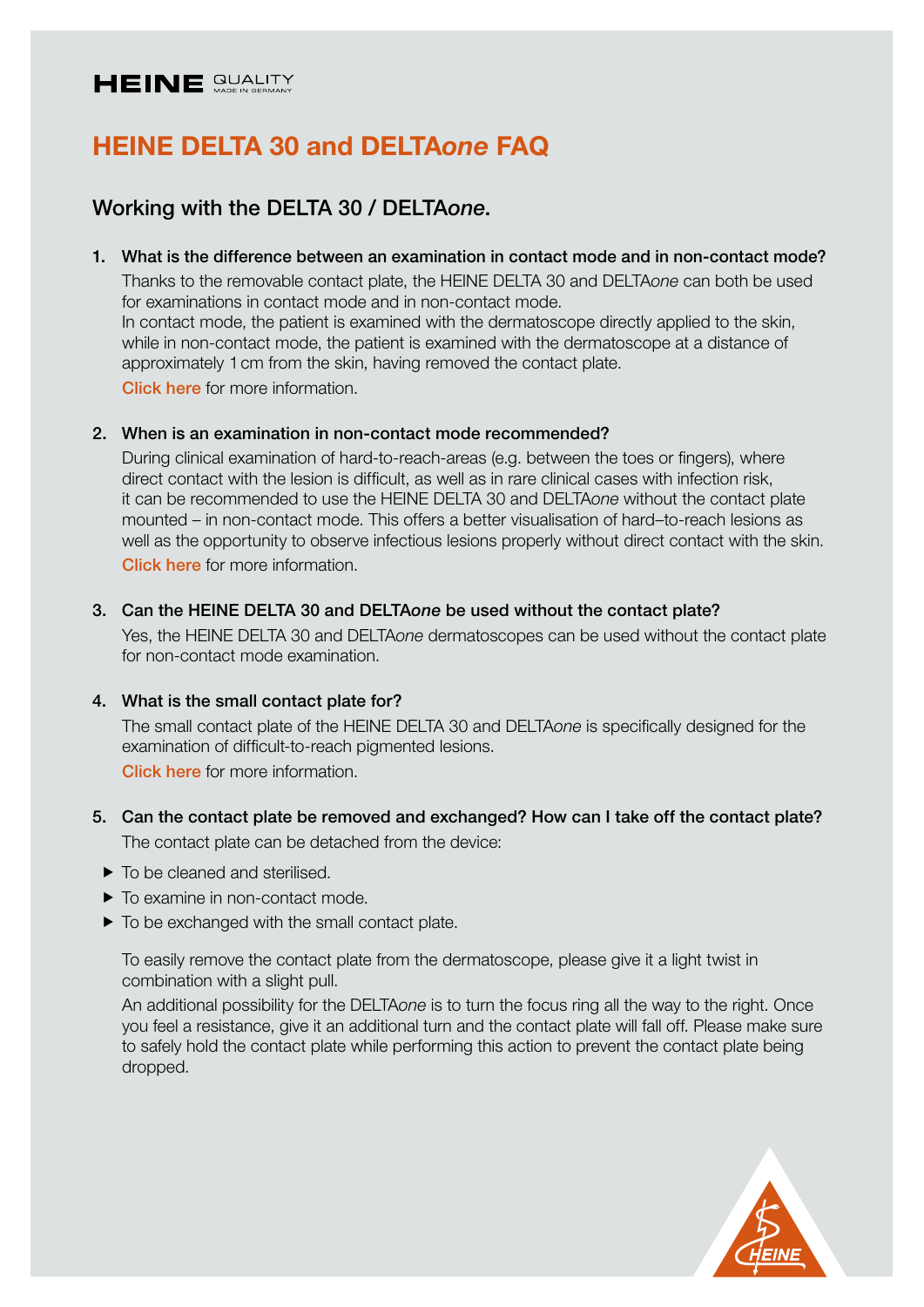

# Working with the DELTA 30 / DELTA*one*.

# 6. How can I clean the instrument and the contact plate?

A wipe disinfection of the instrument and the contact plate should be performed after each patient's examination.

Additionally and in case of a utilization in semi-critical conditions, the new HEINE dermatoscopes are the only instruments which offer you the opportunity of a steam sterilization of the contact plate. For detailed information, please refer to the hygienic reprocessing instructions on [www.heine.com](https://www.heine.com/fileadmin/accessfiles/en_GB/download/HEINE_DELTAoneDELTA30_Reprocess_MED176627_rev04_EN.pdf).

# 7. What is the polarised illumination mode?

In polarised working mode, the light reflected on the skin is suppressed by a polarisation filter. This offers a better visualisation of deeper skin layers. This is similar to the effect of using a non-polarised working mode in combination with immersion liquid. Depending on the structures being examined, some are better identified with polarisation, while others are better identified without. For example, vascular patterns can be viewed more precisely with polarisation. However, the horn cysts of seborrheic keratosis are more prominent without polarisation. [Click here](https://www.heine.com/en/medical-specialties/dermatology/polarised-and-non-polarised-light) for more information.

# 8. What is the difference between polarised and non-polarised illumination modes?

The main difference between polarised and non-polarised dermoscopy is the depth of skin's visualized structures. While non-polarised dermoscopy is best suited for the examination of structures in the skin's superficial layers, polarised dermoscopy is more adapted to the examination of the deeper skin layers.

[Click here](https://www.heine.com/en/medical-specialties/dermatology/polarised-and-non-polarised-light) for more information.

# 9. How to turn on the polarised illumination mode?

# DELTA 30

When the instrument is turned on, the device automatically starts in polarised illumination mode. Polarised working mode is indicated by the illuminated blue LED situated on the left side of the instrument. To turn off the polarised working mode, please press on the button -P- situated on the left of the power button in the middle of the instrument. Pressing the same button reactivates the polarised mode.

[Click here](https://www.heine.com/en/medical-specialties/dermatology/polarised-and-non-polarised-light) for more information.

# DELTA*one*

When the instrument is turned on, the device automatically starts in the polarised illumination mode. Polarised working mode is indicated by the illuminated blue LED situated on the left side of the instrument. To turn off the polarised working mode, please press the small black button next to the blue LED. Pressing the same button reactivates polarised mode.

[Click here](https://www.heine.com/en/medical-specialties/dermatology/polarised-and-non-polarised-light) for more information

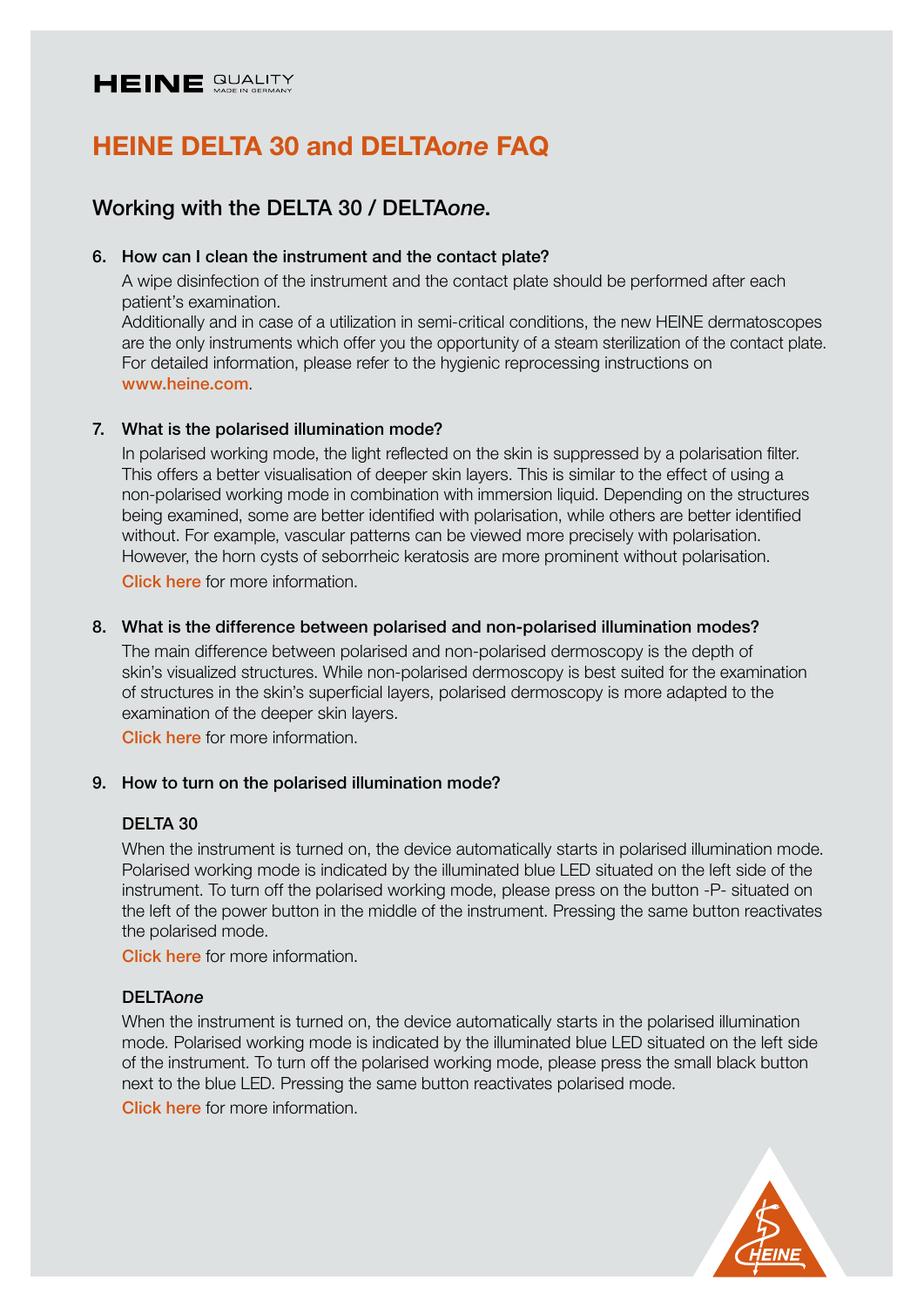

# Working with the DELTA 30 / DELTA*one*.

#### 10. What are the different illumination options for?

In daily practice, you see patients with different skin colors and different skin types. The HEINE DELTA 30 and DELTA*one* allow you to choose from 3 different levels of light intensity to adapt the brightness to the diversity of diagnostic situations and the examiners' preference.

#### 11. How to change the intensity of the illumination?

#### DELTA 30

To change the level of light intensity, please press the button situated on the right of the power button in the middle of the instrument. Pressing the same button several times will switch between the 3 options. Please choose the illumination of your preference. When turning the device back on, it will automatically restore the illumination level that has been used last before turning the device off.

#### DELTA*one*

To change the level of light intensity, please press the small black button situated on the right side of the instrument. Pressing the same button several times will switch between the 3 options. Please choose the illumination of your preference. When turning the device back on, it will automatically restore the illumination level that has been used last before turning the device off.

#### 12. Do I have to use immersion liquid?

Immersion liquid is used to reduce reflections during examination. When examining with polarised illumination, you do not need immersion liquid, since the light reflected on the skin is suppressed by the polarisation filter.

[Click here](https://www.heine.com/en/medical-specialties/dermatology/small-contact-plate) for more information.

#### 13. What kind of fluid can be used as immersion liquid?

The best option is immersion oil, but even disinfection spray or water can be used to reduce reflections when working in non-polarised mode.

[Click here](https://www.heine.com/en/medical-specialties/dermatology/small-contact-plate) for more information.

# 14. How close do I have to be to the dermatoscope for diagnosis?

The HEINE DELTA 30 and DELTA*one* are designed to offer you a high flexibility in regards to the viewing distance. The optic offers you a crystal clear image, no matter if you prefer a closer or a greater working distance.

#### 15. What happens if I forget to switch off the device?

The device switches off automatically after 10 minutes if the polarisation button or the brightness control is not used. This feature ensures that the battery does not run down unintentionally and that the device remains ready for use.

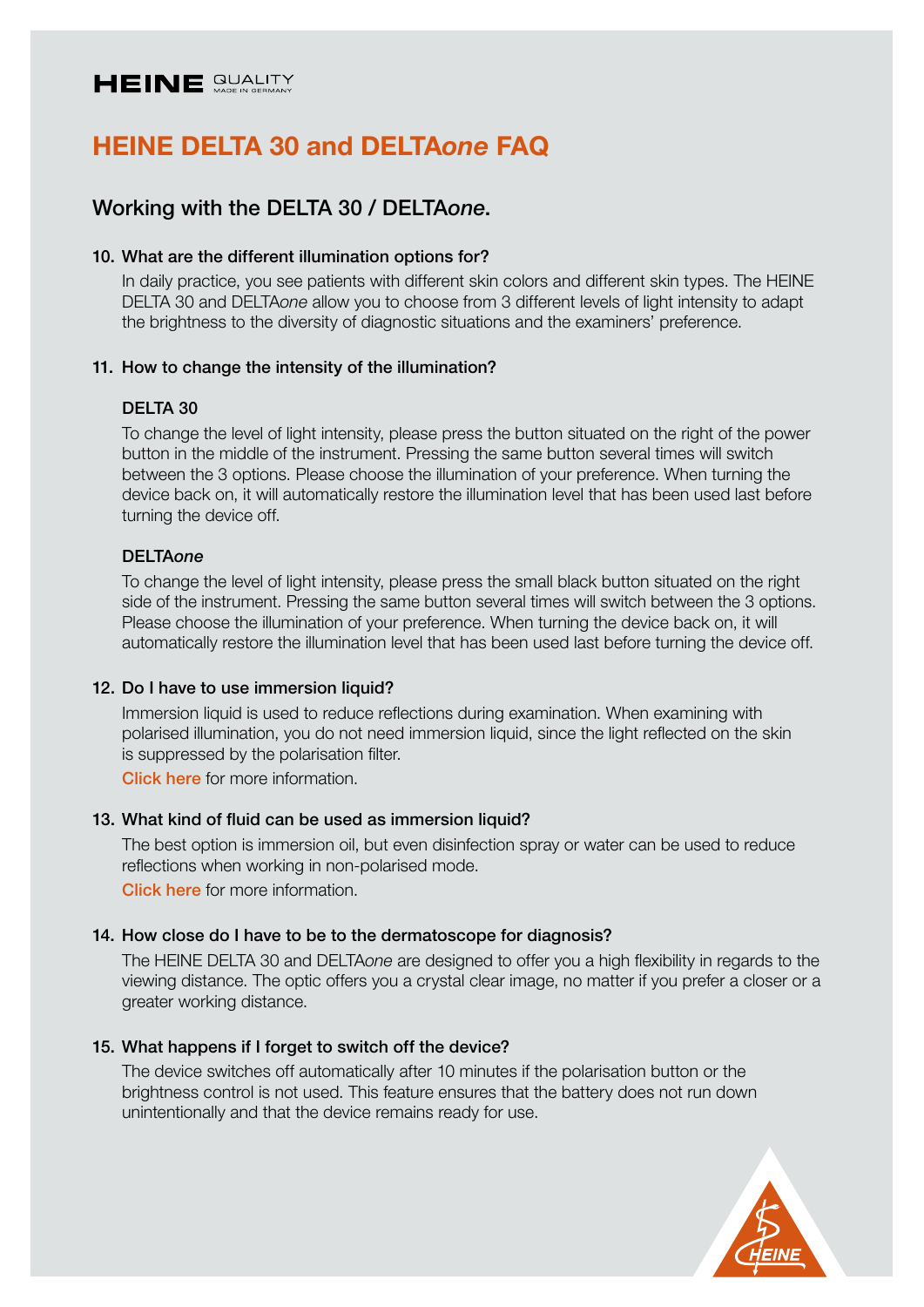

# Digital options

### 1. How can I connect my Smartphone to my dermatoscope?

Both, the HEINE DELTA 30 and DELTA*one* can be connected to almost any smartphone via the Universal smartphone connector, combined with a fitting hard cover case for the specific phone. [Click here](https://www.heine.com/fileadmin/files/en_GB/download/HEINE_Univ.-Smartph.-Connector_assembly-guide_EN_GB.PDF) for an assembly quide.

For most recent iPhone\* models, HEINE offers pre-configured mounting cases.

To support digital documentation, HEINE offers the [HEINE DERM app](https://www.heine.com/en/products/dermatoscopes-and-digital-documentation/digital-documentation/detail/191316-heine-derm-app), available for Apple<sup>\*</sup> and Android<sup>™\*\*</sup> operated smartphones.

### 2. Is there an App that is supporting digital documentation?

For digital documentation, HEINE offers the [HEINE DERM app](https://www.heine.com/en/products/dermatoscopes-and-digital-documentation/digital-documentation/detail/191316-heine-derm-app), available for Apple<sup>\*</sup> and Android\*\* operated smartphones. This exclusive app in combination with the HEINE DELTA 30 and DELTA*one* dermatoscopes offers:

- ▶ Crystal-clear images
- Storage and management of dermoscopic digital images
- $\triangleright$  Simple assignment of the images using a body map
- Annotation with comments, risk levels, diagnoses and treatments
- $\blacktriangleright$  Intuitive workflow thanks to a clear user interface
- **Possibility to easily compare images from past examinations**

#### 3. How do I take the best images with my smartphone?

- 1. First adjust the focus of the dermatoscope via the focus ring.
- 2. Once you have a focussed view when looking through the device, please connect your smartphone to the dermatoscope via the available smartphone connector.
- 3. Open the camera app or the according [HEINE DERM app](https://www.heine.com/en/products/dermatoscopes-and-digital-documentation/digital-documentation/detail/191316-heine-derm-app) on your smartphone and take a picture.

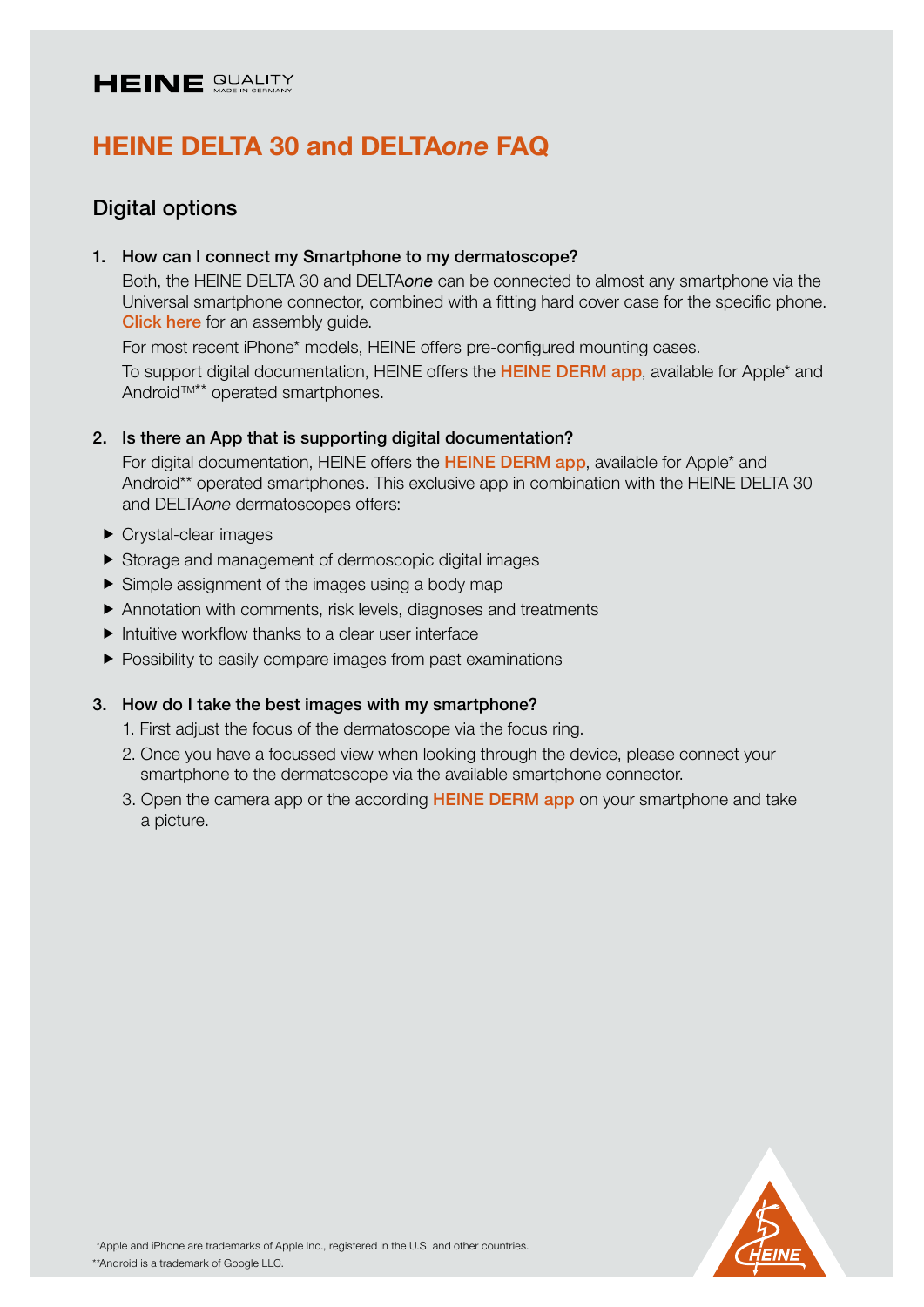

# Power and Power Supply

# 1. How can I charge the device?

You can charge the device with any Micro USB cable. However, for best charging results, we highly recommend that you use the HEINE Micro USB cable which was delivered with the dermatoscope.

For the HEINE DELTA 30 we additionally offer a table charging station that can be ordered as an accessory: the CHARGER 30.

2. Can I charge the device overnight? Does it harm the battery if I keep the device plugged in long term?

The charging cable can be left connected to the dermatoscope without any impact on the battery or the device.

#### 3. How long does the battery last?

The duration of the battery depends on the energy consumption in the specific working mode. This ranges between 80 to 240 minutes continuous illumination.

However, the average working time in clinical practice before charging is about 5 days.

#### 4. How long does it take to charge the battery?

It typically takes about 75 minutes to fully charge the device.

#### 5. How can the battery be replaced?

We offer a battery replacement kit. This kit includes the new battery itself, instructions and all instruments necessary to easily perform the replacement of the battery.

Alternatively, you can have the battery replaced by HEINE or a specialised dealer.